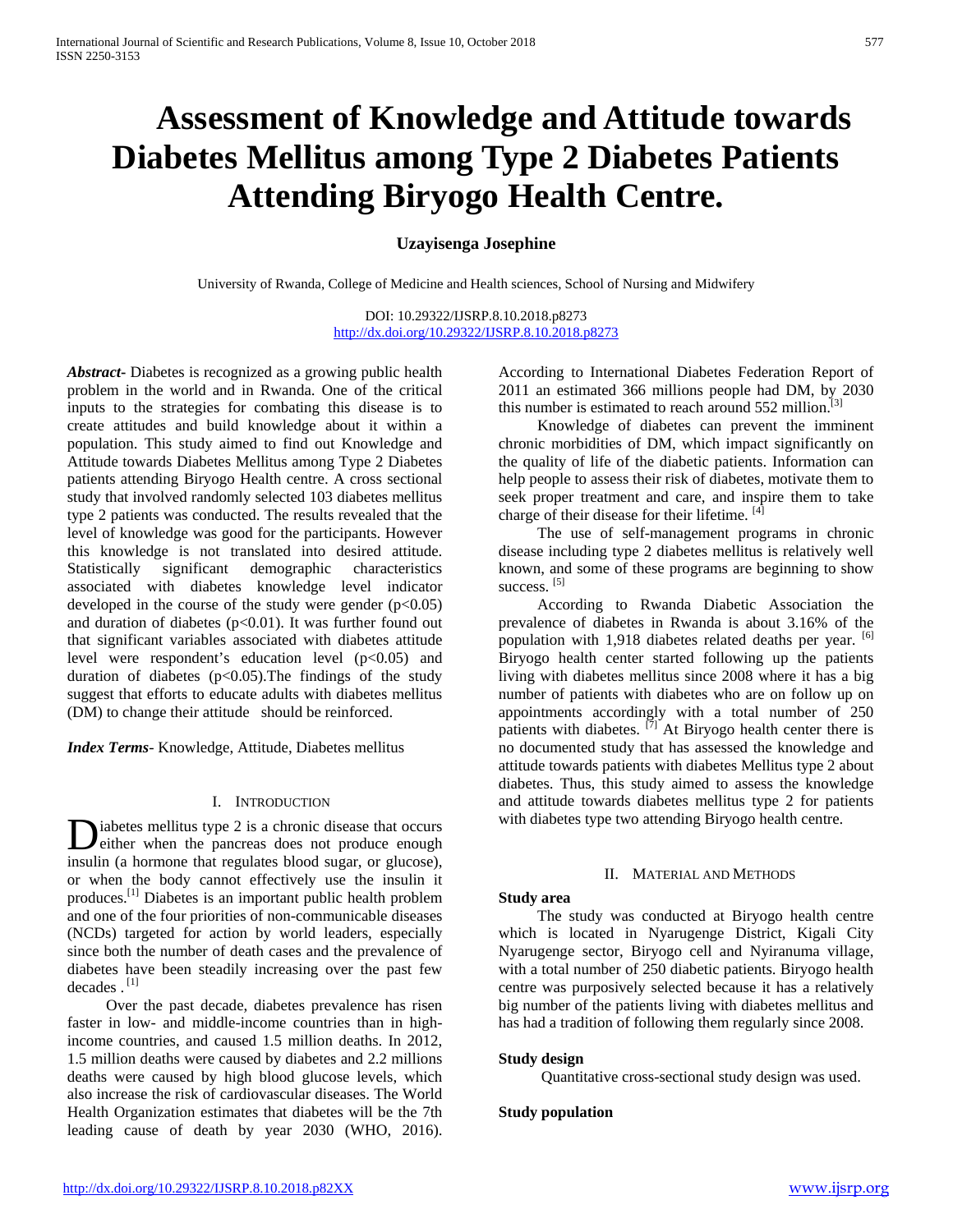International Journal of Scientific and Research Publications, Volume 8, Issue 10, October 2018 578 ISSN 2250-3153

 The study population was patients with type 2 iabetes mellitus attending Biryogo health centre. At the time of conducting this study, 205 type 2 diabetes patients were attending Biryogo health center.

# **Sample size**

 Using Yamane approach, the sample size calculation for the finite population was used. Based on the study population of 205 type 2 diabetes patients and 0.05 margin of error, the required sample size was 136 type 2 diabetes patients.

# **Sampling strategies**

 Simple random sampling, which implied that each of 136 type 2 diabetes mellitus patients had an equal chance of being selected, was used. The list of all the type 2 diabetic patients was used as the sampling frame.

# **Data collection instruments**

 The instrument used was a three-part questionnaire adapted from a questionnaire used in a similar study in Western Nepal, and on the survey, instruments provided online by the Michigan Diabetes Research Training Centre which were adjusted to suit the local culture and expanded to include questions on knowledge, and attitudes about diabetes. The permission was requested to adapt this questionnaire and the feedback was received. The questionnaire consisted of 45 questions. Section 1 was composed of 8 Demographic data. Section 2 was composed of 25questions of Knowledge and Section 3 was composed of 13 Attitude questions.

# **Data collection Procedures**

 After getting the permission from Biryogo health centre to conduct the study, the study investigation team requested for the list of type two Diabetes mellitus patients attending Biryogo health centre, during the period of the

# III. RESULTS

# **Socio demographic information of participants**

 Table 1 describes Sociodemographic information of participants. The findings revealed that the majority of respondents involved in this study were aged more than 40 years old: 41 to 65 years (53.4%), and those who are 66 years and more were 27.2%. The majority (58.3%) of diabetes patients who come to Biryogo health centre are mainly women. A large proportion (74.8%) of participants is married. Education was assessed in this study. Findings showed that diabetes patients found at Biryogo health centre and involved in this study were in majority people with relatively low education level. Largely respondents were not working. On the other hand, (28.2 %) and (13.6 %) were working full-time and part time respectively. The results of the study found that the majority of respondents were affiliated to Christianity with (67%).

study and were invited to participate in the study. Those who agreed to participate, they got more explanations about the purpose of the study clearly and researchers read the questionnaire to the participants explained to them before starting the study. The participants, who voluntarily accepted to participate in the study, were requested to sign consent forms after giving them the explanations about the consents, the participants signed the consent forms and started to answer the questionnaires and were informed that they had no obligation to participate in the study.

# **Data analysis**

The collected data were checked for completeness and entered using SPSS version 21 for analysis. Appropriate answers were assigned 1 point. Other answers were assigned a score of zero. Statistical tests were performed using 0.05 as the level of significance. Descriptive statistics was used to analyze the demographic data. Chi-square testing was conducted to determine associations between knowledge and demographical variables and between demographic variables and attitude was conducted to determine the existing association.

# **Ethical consideration**

 The ethical approval was obtained from Institutional Review Board (IRB) of University of Rwanda, and a letter from the Head of the Biryogo Health centre to allow us to conduct the study in Biryogo Health centre. We informed the participants that the participation was voluntary and before participating they were informed about the study and its purpose, and the participants interviewed and signed the consent for those who accepted to participate in study. Anonymity and confidentiality was ensured, and participants were given all instructions related to the data collection.

# **Knowledge towards Diabetes Mellitus among Type 2 Diabetes Patients Attending Biryogo Health Center**

 Knowledge towards Diabetes mellitus was assessed (Table 2). Overall, the results reveal that the majority of respondents knew correct responses about the posed questions about diabetes. This indicates however that other education session should be organized to further knowledge among all the diabetes patients.

# **Attitude towards Diabetes Mellitus among Type 2 Diabetes Patients Attending Biryogo Health Center**

 The results on attitudes of respondents regarding diabetes revealed that there were different attitudes among different respondents. Generally, almost 87.3 % (n=90) of the respondents agreed that it was very important to learn about diabetes. It was also indicated that 78.6% (n=81) believed that patient actions affect health more than health practitioners" actions. Other attitudes of respondents were also reflected in other questions summarized in table 3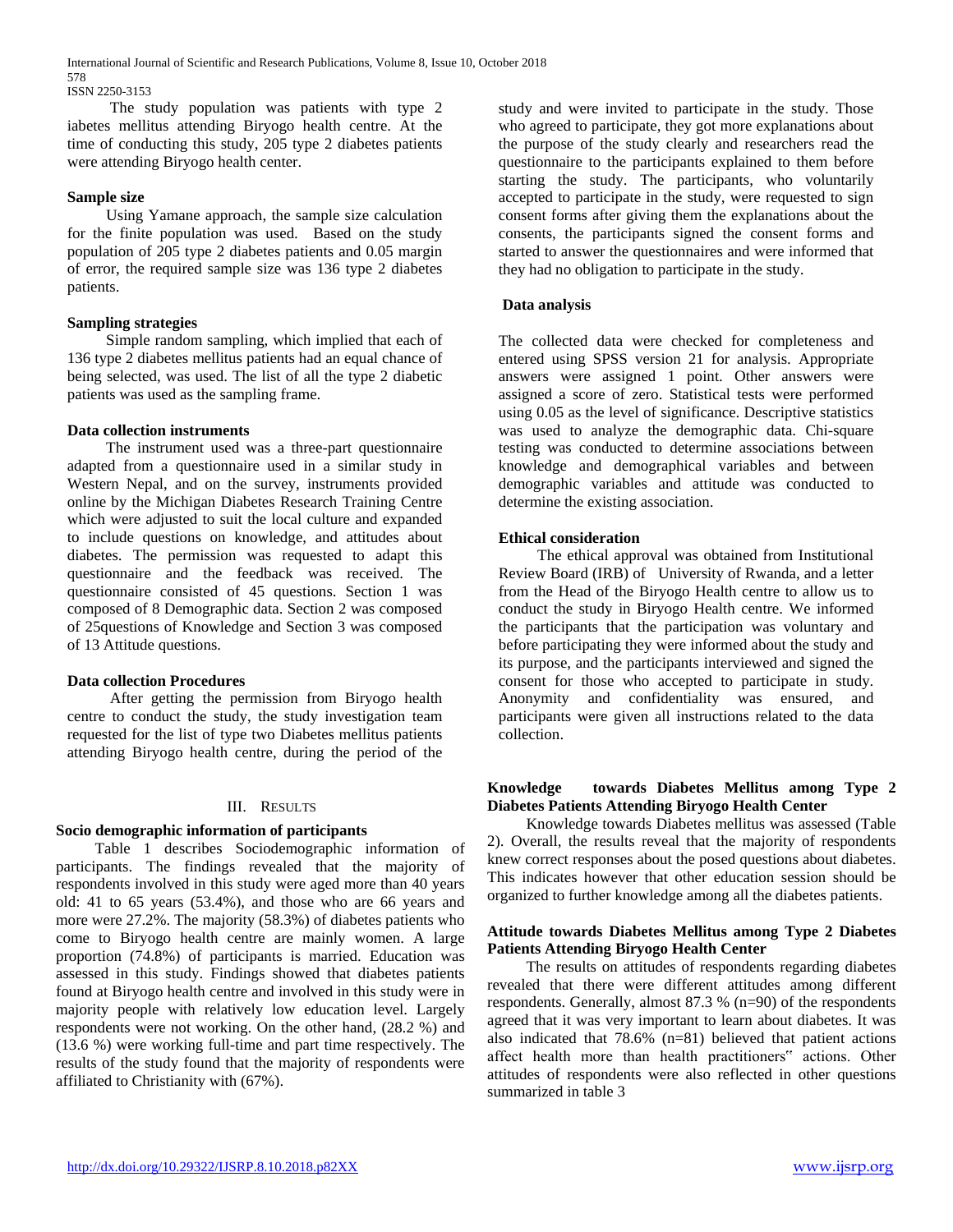| <b>Variables</b>                     | <b>Frequency</b> | Percent |  |
|--------------------------------------|------------------|---------|--|
| Age group $(N=103)$                  |                  |         |  |
| $\leq$ 40 years                      | 20               | 19.5    |  |
| 41 to 65 years                       | 55               | 53.4    |  |
| $=$ >66 years                        | 28               | 27.2    |  |
| Sex of respondents $(N=103)$         |                  |         |  |
| Female                               | 60               | 58.3    |  |
| Male                                 | 43               | 41.7    |  |
| Marital status (N=103)               |                  |         |  |
| Never married                        | $\overline{4}$   | 3.9     |  |
| Married                              | 77               | 74.8    |  |
| Separated/divorces                   | $\overline{4}$   | 3.8     |  |
| Widowed<br>18                        | 17.5             |         |  |
| <b>Education level(N=103)</b>        |                  |         |  |
| Partial primary school<br>27         | 26.2             |         |  |
| Completed primary school             | 30               | 29.1    |  |
| Partial high school<br>29            | 28.2             |         |  |
| Completed high school                | 8                | 7.8     |  |
| Technical or trade school            | $\overline{2}$   | 1.9     |  |
| University graduate<br>7             | 6.8              |         |  |
| Occupation(N=103)                    |                  |         |  |
| Unemployed not looking for work      | 25               | 24.3    |  |
| Unemployed or laid looking for work  | 3                | 2.9     |  |
| Working full-time 35 hours or more   |                  |         |  |
| a week                               | 29               | 28.2    |  |
| Working part-time less than 35 hours |                  |         |  |
| 14<br>a week<br>13.6                 |                  |         |  |
| Disabled/not able to work            | 14               | 13.6    |  |
| Retired                              | 18               | 17.5    |  |
| Religion(N=103)                      |                  |         |  |
| Christian                            | 69               | 67.0    |  |
| Muslim                               | 34               | 33.0    |  |

# **Table 1 Socio demographic information of participants**

**Source**: Primary data, 2018

.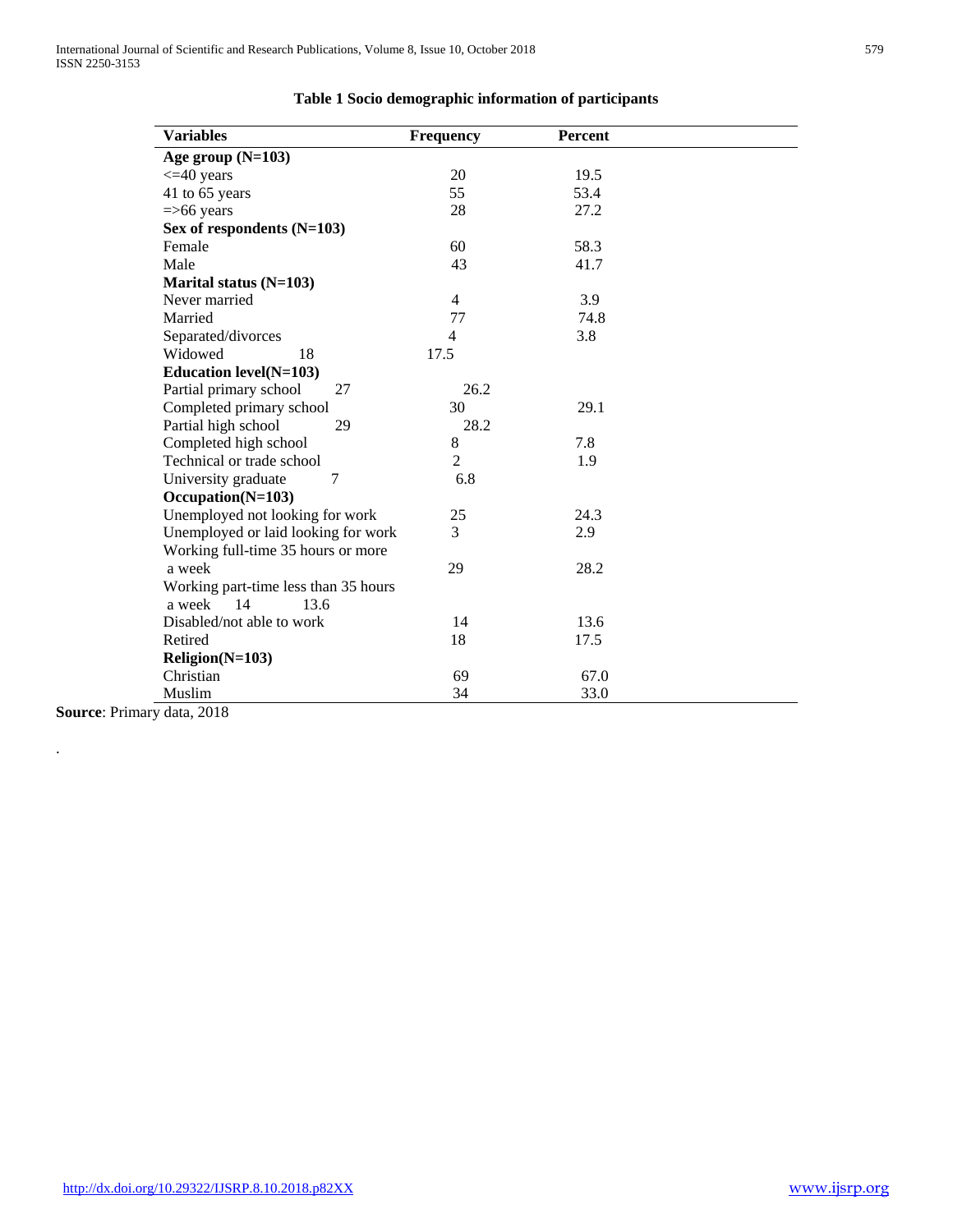# **Table 2: Knowledge towards Diabetes Mellitus among Type 2 Diabetes Patients Attending Biryogo Health Center**

| <b>Knowledge about diabetes</b>               | incorrect responses | correct responses |  |
|-----------------------------------------------|---------------------|-------------------|--|
| What is diabetes                              | 8                   | 98                |  |
| Major causes of diabetes                      | 39                  | 64                |  |
| Symptoms of diabetes                          | 7                   | 96                |  |
| Knowledge on method to monitor                |                     |                   |  |
| diabetes                                      | 10                  | 93                |  |
| Effect of high blood pressure on              |                     |                   |  |
| diabetes                                      | 9                   | 94                |  |
| Frequency of blood pressure                   |                     |                   |  |
| check up                                      | 11                  | 92                |  |
| Frequency of eye check up                     | 19                  | 84                |  |
| Regular exercise and diabetes                 | 21                  | 82                |  |
| Purpose of regular urinary test               | 12                  | 91                |  |
| Elements of well balanced diets               |                     |                   |  |
| that control blood sugar                      | 11                  | 92                |  |
| A well balanced diet components               | 15                  | 88                |  |
| Diabetic foot care requirements               |                     |                   |  |
| for diabetes management                       | 13                  | 90                |  |
| Knowledge of diabetes treatments              | 30                  | 73                |  |
| Action for low blood sugar                    | 12                  | 91                |  |
| Effect of untreated diabetes                  | 12                  | 91                |  |
| Cause of rise of sugar in blood               | 35                  | 68                |  |
| People with diabetes may have                 |                     |                   |  |
| poor circulation of blood in the feet 18      |                     | 85                |  |
| Sore feet are common in people                |                     |                   |  |
| with diabetes                                 | 24                  | 79                |  |
| Diabetic medication may cause                 |                     |                   |  |
| swelling of the feet                          | 32                  | 71                |  |
| Salty food will prevent sugar levels          |                     |                   |  |
| from dropping                                 | 22                  | 81                |  |
| Poor control of diabetes could                |                     |                   |  |
|                                               |                     |                   |  |
| result in a greater chance of                 |                     |                   |  |
| complications<br>Diabetes medication can cure | 12                  | 91                |  |
|                                               |                     |                   |  |
| diabetes                                      | 34                  | 69                |  |
| Diabetes medication should be                 |                     |                   |  |
| taken for life                                | 23                  | 80                |  |
| Stop taking diabetes medication               |                     |                   |  |
| in case of other sickness                     | 24                  | 79                |  |
| Knowledge of food classes<br>3.4.0010         | 18                  | 85                |  |

**Source**: Primary data, 2018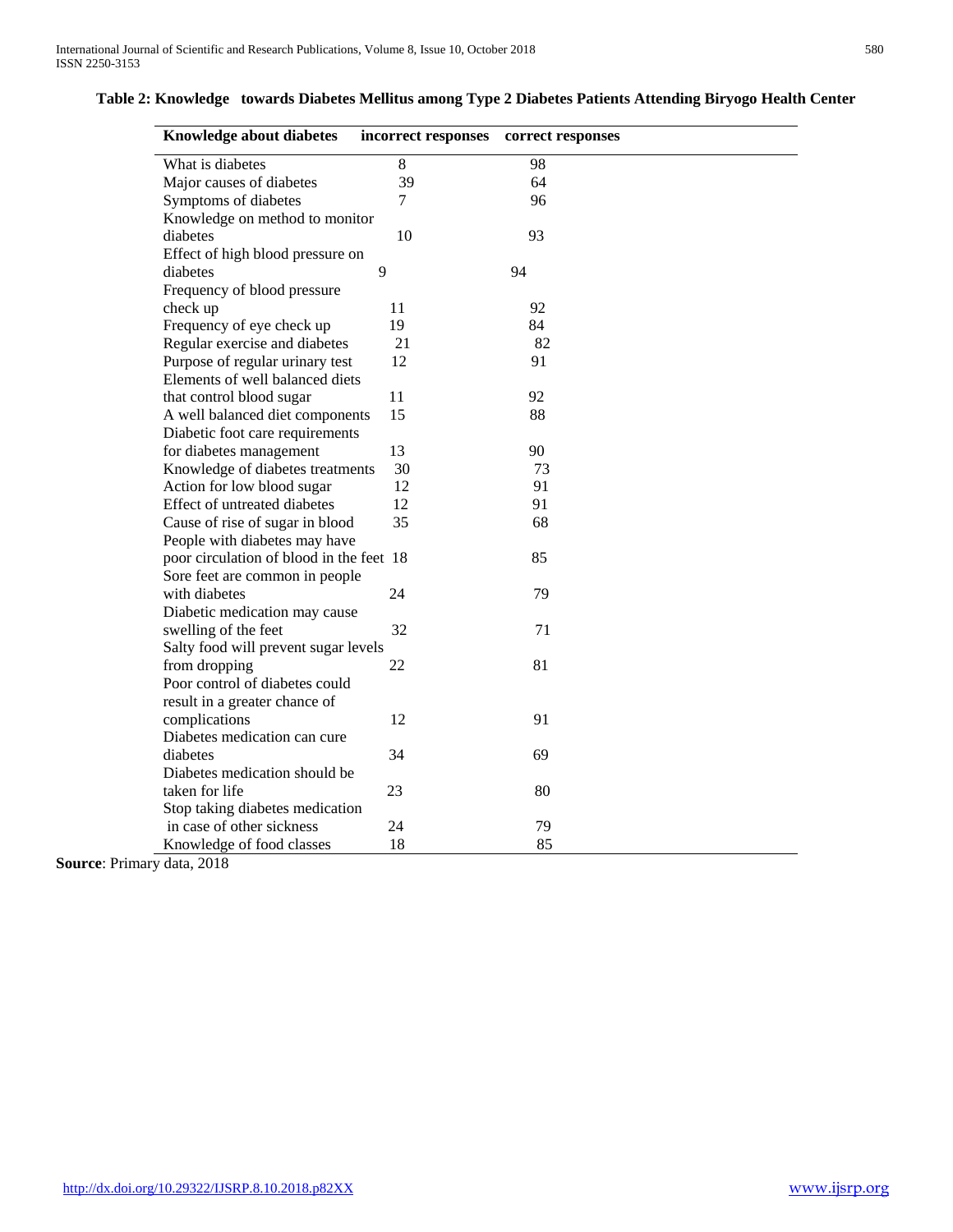| <b>Attitude of participants</b><br><b>Negative attitude</b> |    | positive attitude |  |
|-------------------------------------------------------------|----|-------------------|--|
| Learning diabetes is important                              | 10 | 93                |  |
| Patient actions affect health                               |    |                   |  |
| more than health practitioner                               |    |                   |  |
| action?                                                     | 22 | 81                |  |
| Being drunk while on diabetic                               |    |                   |  |
| drugs is not a serious problem                              | 58 | 45                |  |
| Knowing enough information                                  |    |                   |  |
| about a person who make prepare                             |    |                   |  |
| your food is important                                      | 26 | 77                |  |
| I often think it is unfair that                             |    |                   |  |
| I should have diabetes when                                 |    |                   |  |
| other people are so healthy                                 | 35 | 68                |  |
| If I did not have diabetes I think                          |    |                   |  |
| I would be quite a different person                         | 47 | 56                |  |
| I dislike being referred to as a diabetic                   | 51 | 52                |  |
| Diabetes is the worst thing that has                        |    |                   |  |
| ever happened to me.                                        | 39 | 64                |  |
| I often feel embarrassed about having                       |    |                   |  |
| diabetes                                                    | 62 | 41                |  |
| There is little hope of leading a                           |    |                   |  |
| normal life with diabetes                                   | 64 | 39                |  |
| I avoid telling people I have diabetes                      | 69 | 34                |  |
| My diabetic diet spoils my social life                      | 56 | 47                |  |
| Being told you have diabetes is like                        | 55 | 48                |  |

## **Table 3: Attitude towards Diabetes Mellitus among Type 2 Diabetes Patients Attending Biryogo Health Center**

**Source**: Primary data, 2018

# **Multiple logistic regression analyses between Sociodemographic characteristics and Knowledge, attitude towards Diabetes Mellitus**

 Results from multiple logistic regression showed that males are two times more likely to be knowledgeable than female [AOR=2.1; 95% CI: 1.9−3.2]. However this knowledge is not translated into desired attitude. Knowledge towards diabetes mellitus increases with level of education. Those who completed high school and above are more than two times more likely to be knowledgeable [AOR=2.6; 95% CI: 2.0−3.7]. The study revealed that those who completed secondary school were two times more likely to have good attitude towards diabetes [AOR=1.9; 95%

CI: 1.6−2.7] than those without education level. Knowledge towards diabetes increases with the duration of diabetes. Those who reported that the duration of diabetes is more than ten years are more knowledgeable two times more than those who said that the duration of diabetes is less than one year [AOR=2.8; 95% CI: 2.2−4.4]. Those with more than ten years were more than three times more likely be knowledgeable towards diabetes [AOR=3.6; 95% CI: 2.9−5.5] than those of less than one year. Those who reported to be employed were more than 1 time to be knowledgeable than their counterparts [AOR=1.7; 95% CI: 1.2−2.2].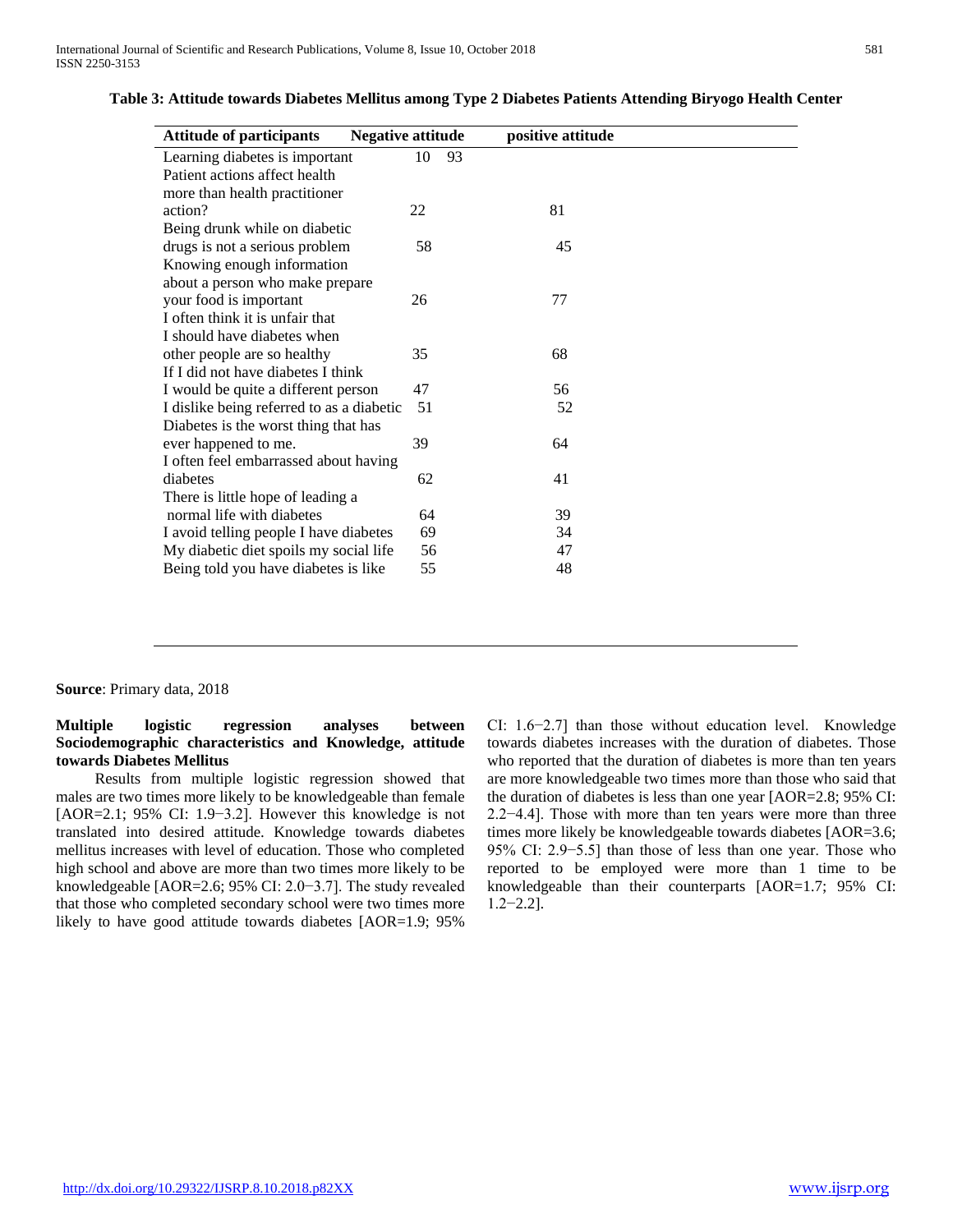| <b>Variables</b>                                                   | Knowledge                        | <b>Attitude</b>                  |  |
|--------------------------------------------------------------------|----------------------------------|----------------------------------|--|
|                                                                    | $AOR(95\%CI)$                    | $AOR(95\%CI)$                    |  |
| Age                                                                |                                  |                                  |  |
| $\epsilon$ = 40 years                                              | $1.6(1.2 - 1.9NS)$               | $0.9(0.8-1.9NS)$                 |  |
| $\Rightarrow$ 41                                                   | Ref                              | Ref                              |  |
| Sex of respondents                                                 |                                  |                                  |  |
| Male                                                               | $2.1(1.9-3.2*)$                  | $1.5(1.3-2.4NS)$                 |  |
| Female                                                             | Ref                              | Ref                              |  |
| <b>Marital</b> status                                              |                                  |                                  |  |
| Never married                                                      | $1.8(1.6-2.2NS)$                 | $1.6(1.23 - 0.2$ <sup>NS</sup> ) |  |
| Married                                                            | Ref                              | Ref                              |  |
| <b>Education level</b>                                             |                                  |                                  |  |
| None                                                               | Ref                              | Ref                              |  |
| Partial high school and below                                      | $0.9(0.71 - 1.4$ <sup>NS</sup> ) | $0.4(0.21-1.2^{N}S)$             |  |
| Completed high school and above                                    | $2.6(2.0-3.7**)$                 | $1.9(1.6 - 2.7**)$               |  |
| <b>Duration of diabetes</b>                                        |                                  |                                  |  |
| Less than one year                                                 | Ref                              | Ref                              |  |
| two to ten years                                                   | $2.8(2.2 - 4.4^*)$               | $2.5(1.2-3.0*)$                  |  |
| More than ten years                                                | $3.6(2.9 - 5.5**)$               | $3.1(2.6-4.1**)$                 |  |
| Occupation                                                         |                                  |                                  |  |
| employed                                                           | $1.7(1.2-.2.2^*)$                | $1.1(0.9 - 1.9NS)$               |  |
| Unemployed                                                         | Ref                              | Ref                              |  |
| <b>Religion</b>                                                    |                                  |                                  |  |
| Christian                                                          | Ref                              | Ref                              |  |
| Muslim                                                             | $1.4(0.9-1.8NS)$                 | $1.1(0.6-1.4NS)$                 |  |
| NS= Not statistically significant *p $\leq 0.05$ ; **p $\leq 0.01$ |                                  |                                  |  |

# **Table 4: Multiple logistic regression analyses between Sociodemographic characteristics and Knowledge, attitude towards Diabetes Mellitus**

### IV. DISCUSSION

 This study aimed to assess the knowledge and attitude towards diabetes mellitus type 2 for patients with diabetes type two attending Biryogo health centre. The main findings about knowledge and attitude towards diabetes were found to be higher as compared to other studies conducted in some parts of the world: Kenya<sup>[8]</sup>, Sudan<sup>[9]</sup>, and Sri Lanka.<sup>[10]</sup> Those differences were probably due to that these studies were conducted in rural areas. Similarly, this study found out that knowledge plays a vital role in any future disease development and its early prevention and detection. Positive knowledge and attitude (KA) are important for DM patients. Elements of KA are interrelated and dependent on each other. If the level of one element is higher, the other two factors should be affected positively. KA regarding diabetes varies greatly depending on socio-economic conditions, cultural beliefs and habits. [11] Knowledge of diabetes can prevent the imminent chronic morbidities of DM, which impact significantly on the quality of life of the diabetic patients. Information can help people to assess their risk of diabetes, motivate them to seek proper treatment and care, and inspire them to take charge of their disease for their lifetime. [12]

Regarding factors associated with knowledge, this study found out that higher educational status was associated with both good knowledge level and attitude. This was however not supported by a study conducted by Herath that indicated that the attitude towards diabetes was poor in majority (90%) and level of education had no significant effect on attitude.  $[13]$  It is in line with the study done by Mukeshimana (2010) conducted in Rwanda. The study further revealed that factors such as duration of diabetes were significantly associated with knowledge level whereas others demographic variables (age, marital status, and religion) were not significantly associated with knowledge level. [14]

#### V. CONCLUSION

 This study aimed to assess the knowledge and attitude towards diabetes mellitus type 2 for patients with diabetes type two attending Biryogo health center. Overall the findings of the study revealed that the level of knowledge was good. However this knowledge is not translated into desired attitude. Education with the purpose of changing bad attitude to good attitude towards diabetes should be reinforced.

#### **REFERENCES**

- [1] World Health Organization. Global status report on non-communicable diseases (2014). 2015. Geneva.
- [2] World Health Organization. Global report on Diabetes.2016.Geneva.
- [3] Baynes J. Diabetes & Metabolism Classification, Pathophysiology, Diagnosis and Management of Diabetes Mellitus Diabetes Metabolism.2015